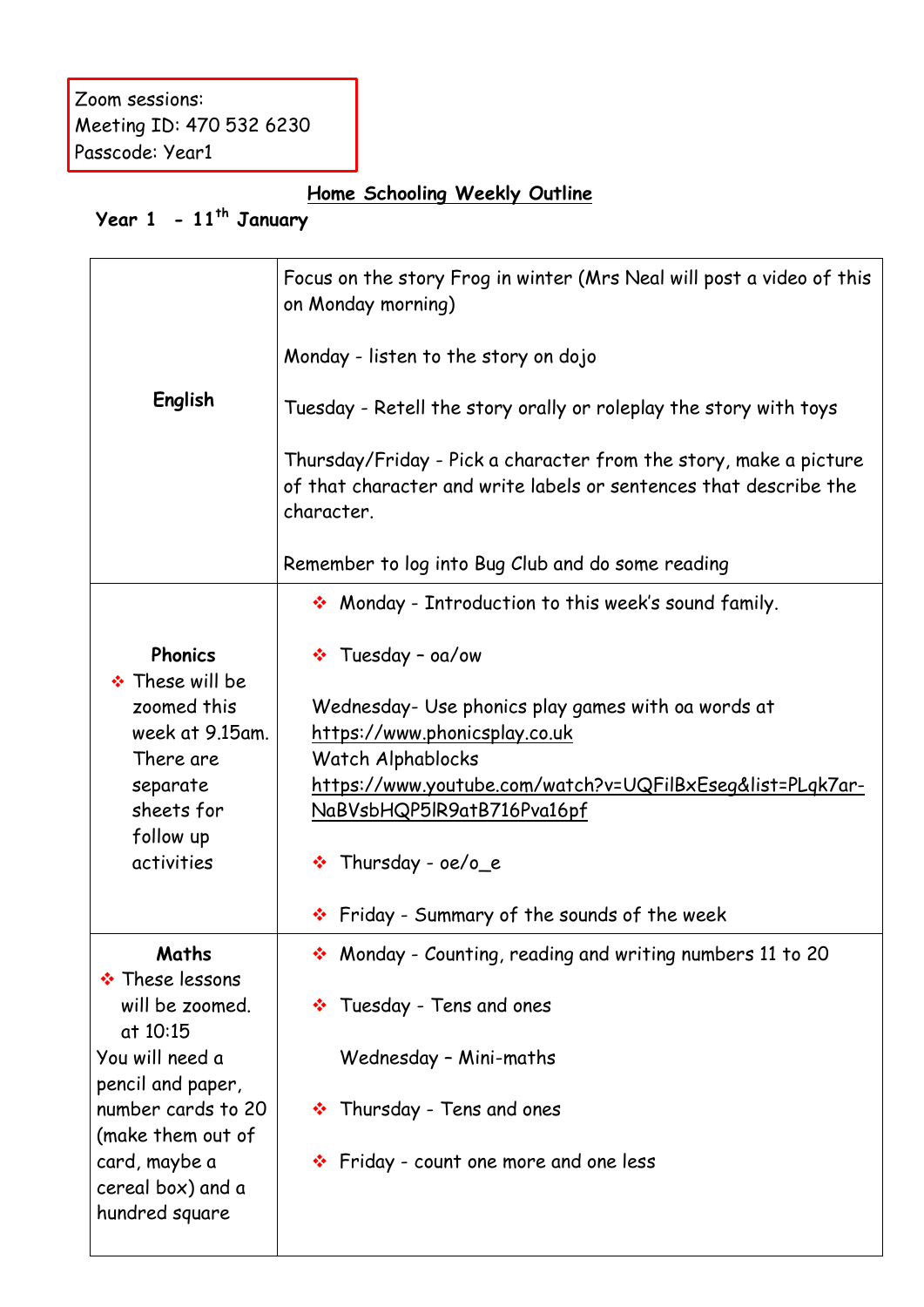|                                                                                            | Monday - Go for a walk and look for signs of winter. Make a list of<br>what you found.                                                                                                                                                                                                                                                  |  |  |  |  |  |
|--------------------------------------------------------------------------------------------|-----------------------------------------------------------------------------------------------------------------------------------------------------------------------------------------------------------------------------------------------------------------------------------------------------------------------------------------|--|--|--|--|--|
| <b>Topic</b><br>Here are some<br>topic ideas for the<br>afternoons and for<br>topic day on | Tuesday - Watch the winter PowerPoint. (This will be posted on the<br>Class Dojo on Tuesday morning) Discuss what you have found out<br>with an adult. Can you add anything new to yesterday's list of<br>winter signs.                                                                                                                 |  |  |  |  |  |
| Wednesday<br>On Wednesdays try<br>to include a PE<br>activity as well                      | Wednesday - Think about Frog in the story. What clothes should he<br>be wearing in winter? Collect some of your winter clothes and talk<br>about what makes them suitable for this season, and why. Would<br>you wear the same clothes in summer?<br>Design a new jumper for Frog.                                                      |  |  |  |  |  |
|                                                                                            | Thursday - Make or draw a winter picture. Include frog in it if you<br>want to.                                                                                                                                                                                                                                                         |  |  |  |  |  |
|                                                                                            | Friday - Label all the wintery things in yesterday's picture.                                                                                                                                                                                                                                                                           |  |  |  |  |  |
| Other                                                                                      | Joe Wicks PE https://www.youtube.com/thebodycoachtv<br>(20mins PE sessions - Mondays, Wednesdays and Fridays)<br>Cosmic Yoga www.youtube.com/user/CosmicKidsYoga<br>Active learning www.bbc.co.uk/teach/supermovers<br>Disney shake-ups https://www.nhs.uk/10-minute-shake-up/shake-<br>ups<br>Go outside for exercise whenever you can |  |  |  |  |  |
|                                                                                            | Watch Cbeebies iPlayer Numberblocks                                                                                                                                                                                                                                                                                                     |  |  |  |  |  |

If you have access to a printer this is suitable lined paper (1.5cm) for the children to write on, so that they can try to keep their writing on the lines

<https://www.teachingideas.co.uk/sites/default/files/lined15cmportrait.pdf>

Blank and filled-in 100squares:

<https://blog.tts-group.co.uk/wp-content/uploads/2016/10/1-100-BOX.pdf>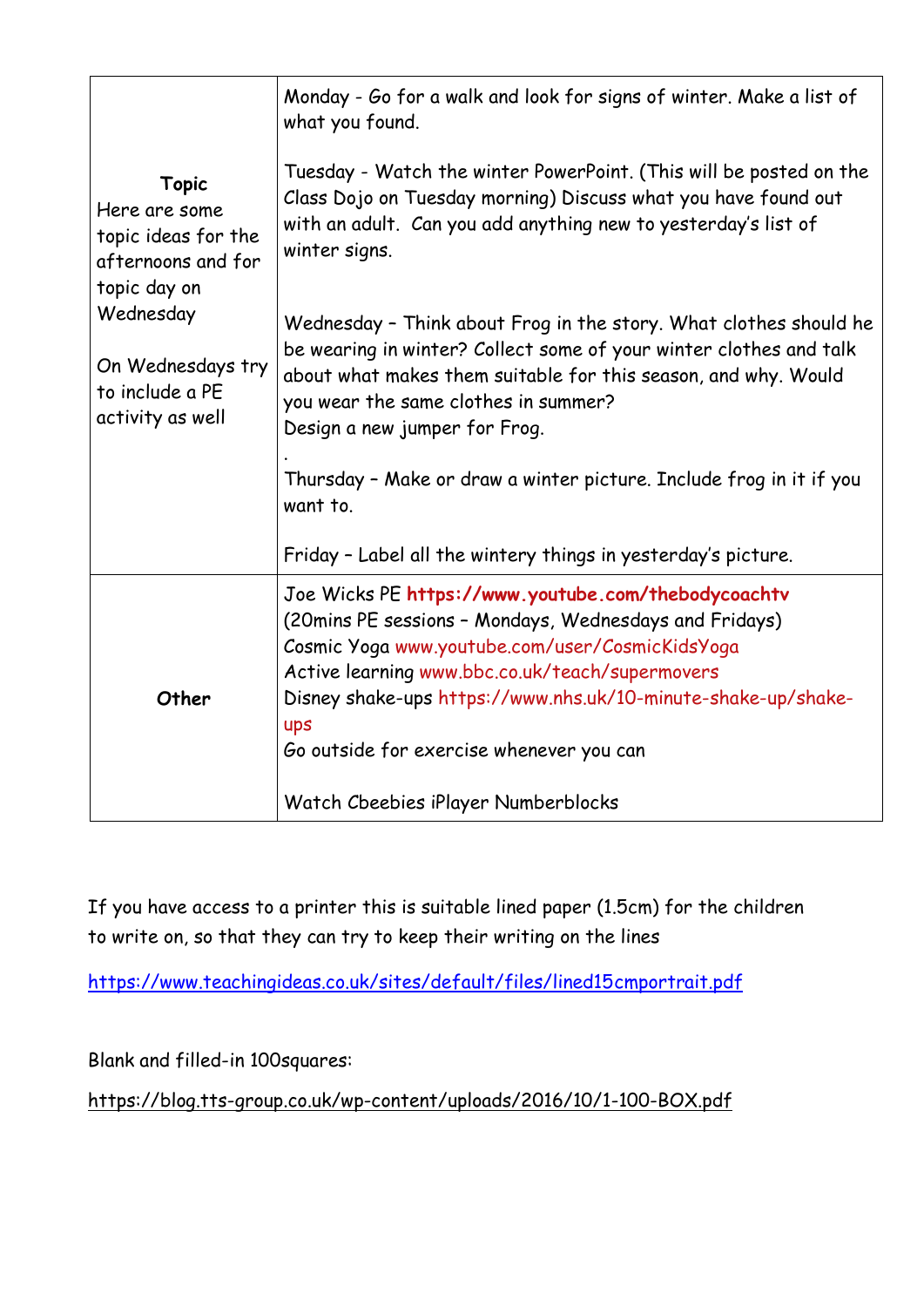## **Phonics sessions follow-up**

Monday – introduction to this week's sound

Find as many objects around the house that have the oa family sound – e.g toast, soap, coat, bow, pillow, toes, rope, cone, globe etc. Sort them into the correct sound groups and have a go at writing some of the words.

### Tuesday – revising oa and ow.

- 1. Practise reading and writing words with the oa and the ow sound. Coat, boat, toad, float, roast, toast. Bow, row, snow, glow, flow, blow.
- 2. Have a go at reading these sentences My coat is good for the snow. I am on a boat that floats. The goat has a big bow that glows.
	- 3. Parent to say the sentence and children to have a go at writing it. Remind them to use a capital letter at the start of the sentence, finger spaces and a full stop at the end. Think of your own sentence to write. I can row a boat.

We must follow the road.

### Thursday – revise the oe and o-e sound.

- 1. Practise reading and writing words with the oe and split o-e sound. Foe, hoe, toe, Joe, tiptoe, goes, dominoes, Bone, cone, rope, hose, globe, note, hope, broke.
- 2. Have a go at reading these sentences.

I can tiptoe on the dominoes. I have bones in my toes.

3. Parent to say the sentence and children to have a go at writing it. Remind them to use a capital letter at the start of the sentence, finger spaces and a full stop at the end.

A mole digs a hole.

I hope to go to the North Pole

### Friday - summary of the week

I Spy picture – how many things can you find in the picture that have an **oa, ow**, or **o-e** sound? Discuss with your child which column the words should go in and the children can then have a go at spelling them.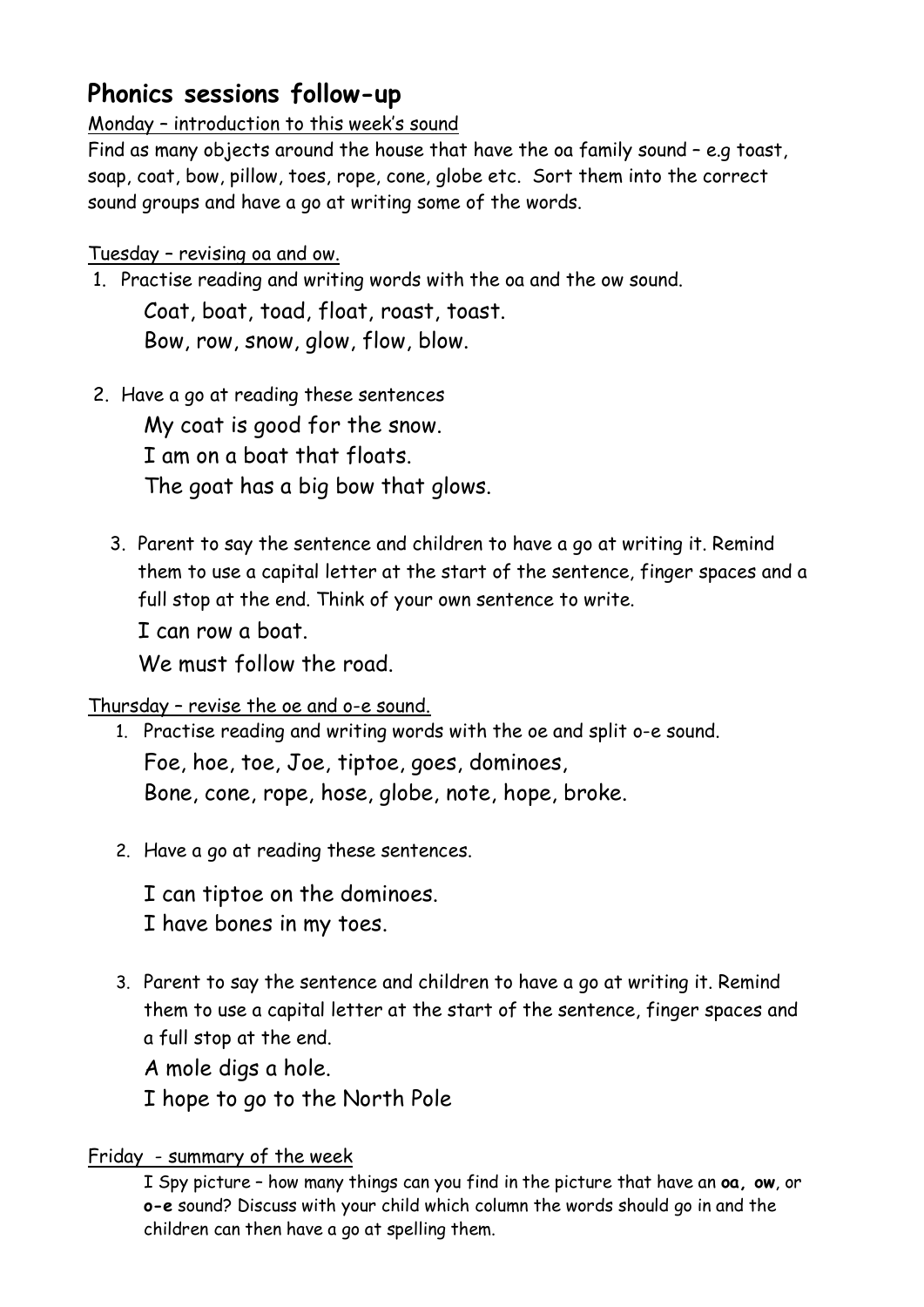# Maths sessions follow-up

### Monday

Put the number cards in order for your child making a deliberate mistake eg 11, 12, 13, 15, 14, 16 etc Can your child spot which numbers are not in the correct order. Ask them how they know that number is not in the correct place, encourage them to explain their reasons.

Practise writing numbers 11-20 correctly, making sure they write the tens number first.

#### Tuesday

Cut out the tens and ones. Use them with your teen number cards to represent each number. Reinforce the concept that the ten stick represents 1 ten, not 1

https://www.bbc.co.uk/bitesize/topics/z8sfr82/articles/zw4g2nb

#### Thursday

Count orally in steps of ten from 10-100. Look at the hundred square to see how the numbers look.

Practise Tuesday's activity again. If your child is confident with making teen numbers then you could try twenties, thirties etc

https://www.bbc.co.uk/bitesize/topics/z8sfr82/articles/zw4g2nb

Friday

Continue playing the Paint the Squares 1 more/1 less game on screen or with your 100 square sheet. Start within 20, and go on to 100 if your child is confident.

#### <https://www.topmarks.co.uk/learning-to-count/paint-the-squares>

Daily Mini-maths – practise counting in steps of 10, forwards and backwards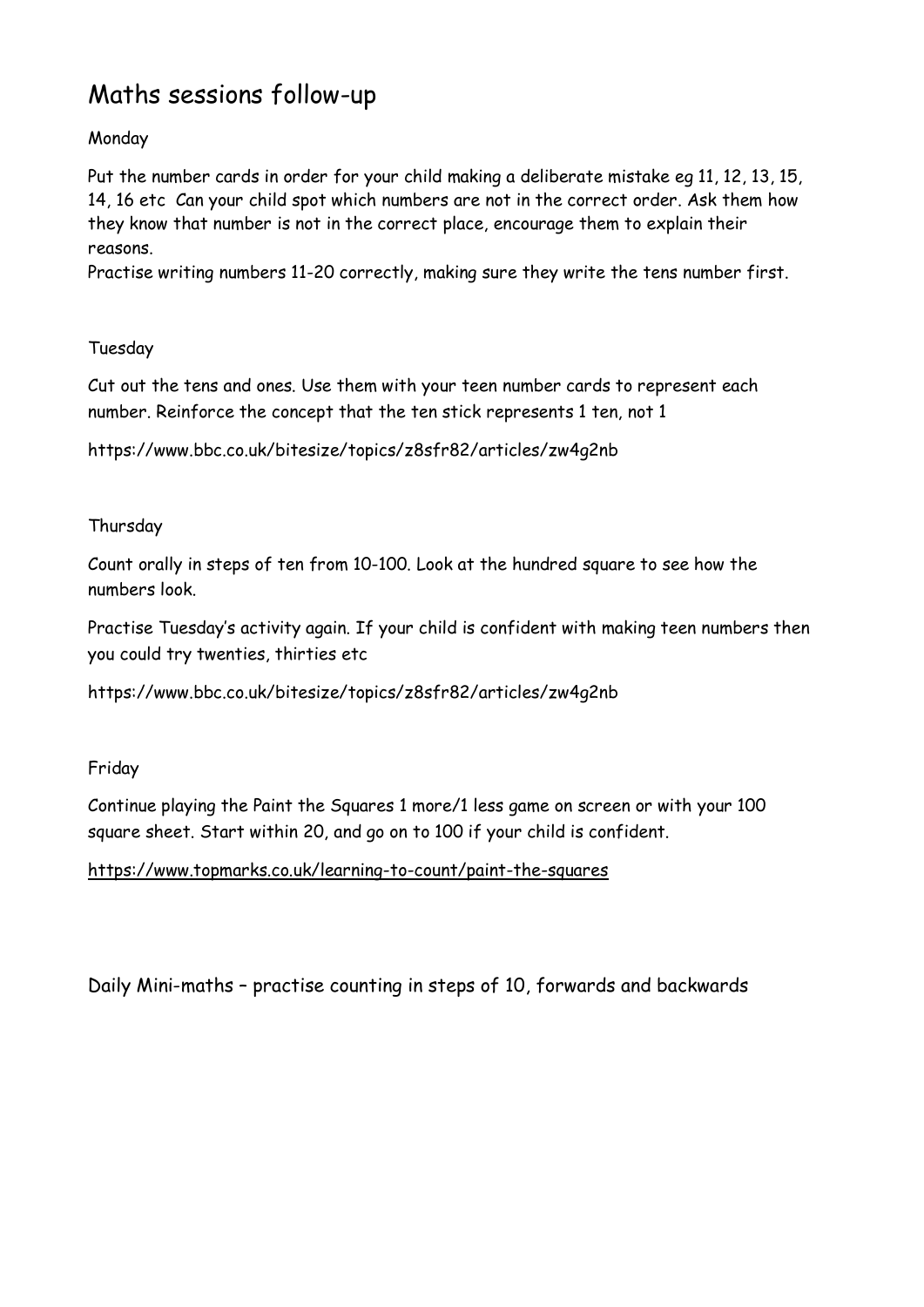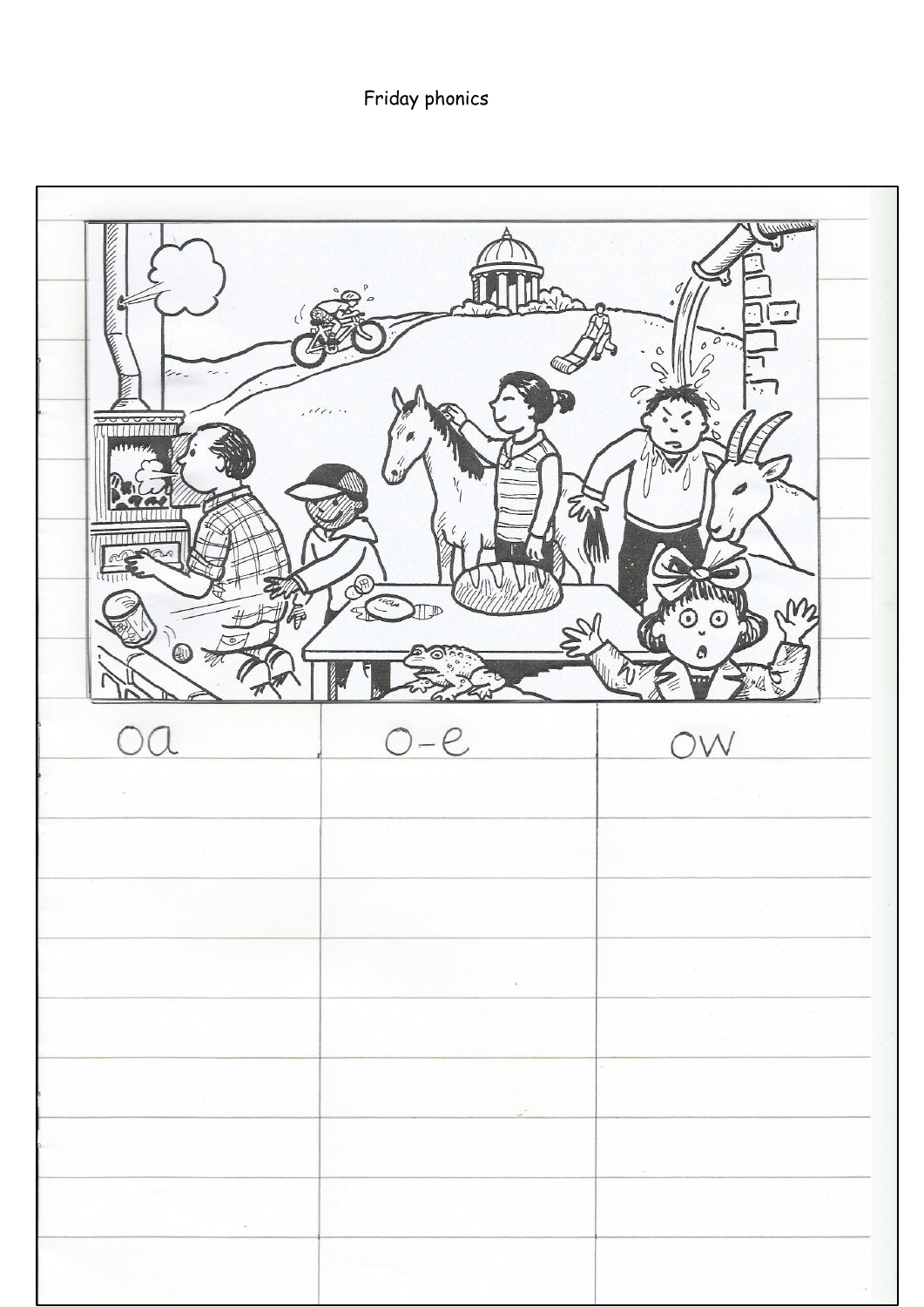| 1  | 2  | 3  | 4  | 5  | 6  | 7  | 8  | ٩  | 10  |
|----|----|----|----|----|----|----|----|----|-----|
| 11 | 12 | 13 | 14 | 15 | 16 | 17 | 18 | 19 | 20  |
| 21 | 22 | 23 | 24 | 25 | 26 | 27 | 28 | 29 | 30  |
| 31 | 32 | 33 | 34 | 35 | 36 | 37 | 38 | 39 | 40  |
| 41 | 42 | 43 | 44 | 45 | 46 | 47 | 48 | 49 | 50  |
| 51 | 52 | 53 | 54 | 55 | 56 | 57 | 58 | 59 | 60  |
| 61 | 62 | 63 | 64 | 65 | 66 | 67 | 68 | 69 | 70  |
| 71 | 72 | 73 | 74 | 75 | 76 | 77 | 78 | 79 | 80  |
| 81 | 82 | 83 | 84 | 85 | 86 | 87 | 88 | 89 | 90  |
| 91 | 92 | 93 | 94 | 95 | 96 | 97 | 98 | 99 | 100 |